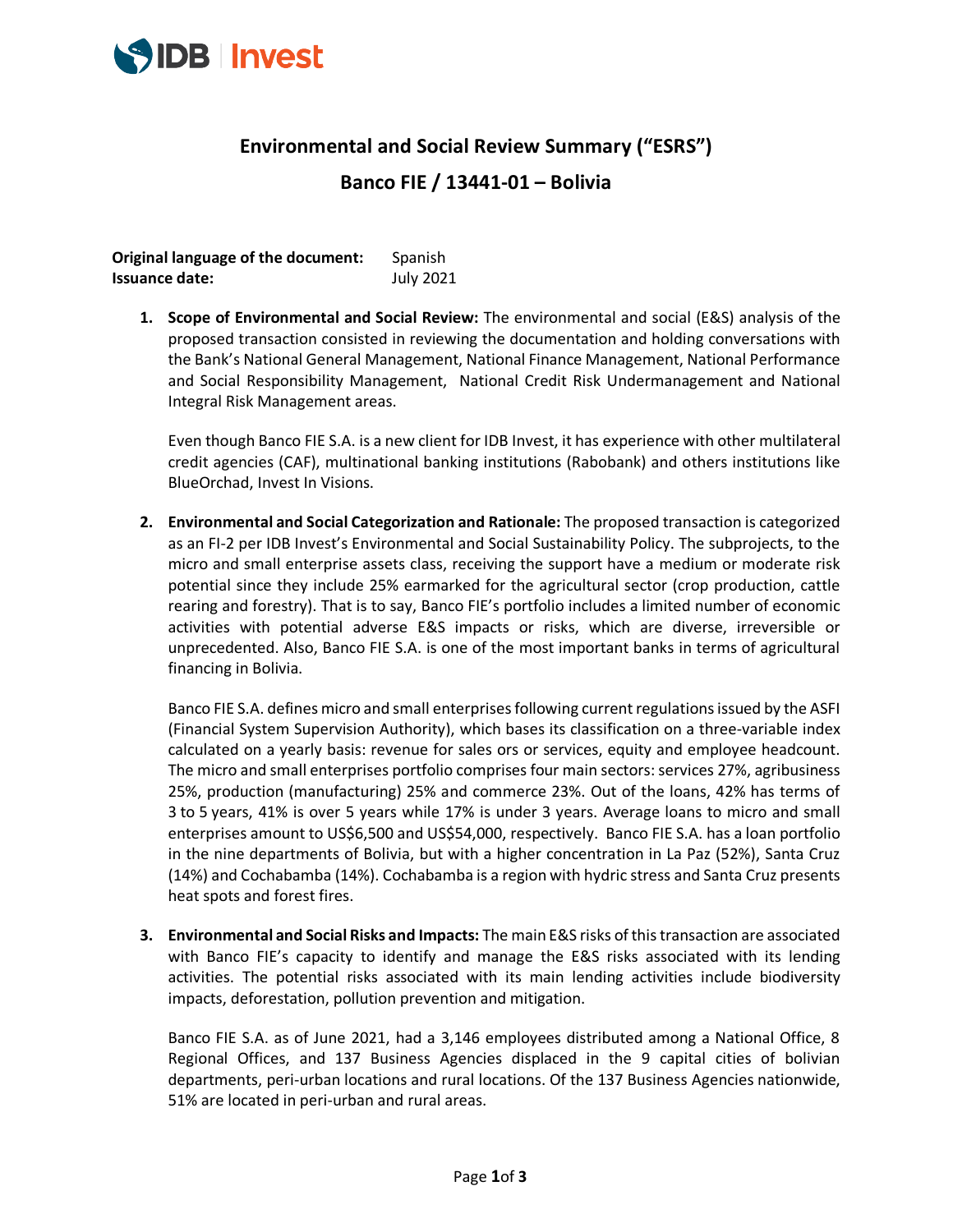**4. Mitigation Measures:** Banco FIEe S.A. has an Exclusion List as part of its credit policy, including basic procedures to identify and mitigate E&S risk of its loans (e.g. E&S record card). Since 2015, the Credit Risk Management SubUnit has been recording risk events arising from environmental factors (fires, heat spots, floods, frosts/hailstorms) for preemptive identification of the most vulnerable areas (municipalities) and prepares a detailed mapping of such factors. However, The Bank does not have in place an environmental and social management system (ESMS) yet to identify and manage the E&S risks of its portfolio. The development and implementation of an ESMS is within the Bank's objectives as part of the Organizational Ethics initiative which will be executed by the National Integral Risk Management Unit. As part of the ESMS, the Bank plans to include and E&S sustainability policy, due diligence procedures and internal capacity strengthening.

The Bank has in place a Social Responsibility Policy and Normss to manage the relationship with its ten stakeholder groups: shareholders, board, top management, workers, financial consumers, community, suppliers, regulatory agencies, competitors and financiers. Through its relations with the stakeholders, the Bank may identify and manage any emerging social risks.

Banco FIE S.A. prepares a sustainability report since the 2017 management following the international standard GRI and, since 2019 management, the relation with the Sustainable Development Objectives. Since 2006, the Bank has been part of the United Nations Global Compact and in 2018 obtained a Client Protection certification.

Banco FIE S.A. should draft an ESMS in order to assess, manage and monitorE&S risks based on the IFC's Performance Standard 1. The ESMS will require that all loans supported comply with IDB Invest's Exclusion List and applicable local E&S laws. For the Borrower to know IDB Invest's requirements better, Banco FIE S.A., will participatein the E&S risks training course for financial intermediaries organized by IDB Invest.

| <b>ITEM</b> | <b>TASK</b>                                                                               | <b>ACTIVITY</b>                                                                                                                                                                                                                                                                                                                                                                                                                        | <b>DELIVERABLE</b>                                            | <b>COMPLIANCE</b>                                             |
|-------------|-------------------------------------------------------------------------------------------|----------------------------------------------------------------------------------------------------------------------------------------------------------------------------------------------------------------------------------------------------------------------------------------------------------------------------------------------------------------------------------------------------------------------------------------|---------------------------------------------------------------|---------------------------------------------------------------|
| 1           | Develop and<br>implement an<br>Environmental<br>and Social<br>Management<br>System (ESMS) | 1. Develop an ESMS following the<br>guidelines in IFC Performance<br>Standard $1^1$ . Particularly, the ESMS<br>include the E&S due<br>should<br>diligence processes/procedures to<br>identify risks and impacts, and<br>comply with local<br>regulations<br>applicable to the<br>agricultural<br>segment. Train all the risk and<br>social<br>responsibility<br>corporate<br><b>ESMS</b><br>the<br>personnel<br>on<br>implementation. | 1. Environmental and<br>Social<br>Management<br>System (ESMS) | Six months after the<br>disbursement of<br>Tranche I comitted |

## **5. Environmental and Social Action Plan (ESAP):**

<span id="page-1-0"></span><sup>1</sup> [www.ifc.org/wps/Interpretation%2BNote.pdf?MOD=AJPERES&CVID=n27ywSg](https://www.ifc.org/wps/wcm/connect/a6de7f69-89c8-4d4a-8cac-1a24ee0df1a3/FI%2BInterpretation%2BNote.pdf?MOD=AJPERES&CVID=n27ywSg)